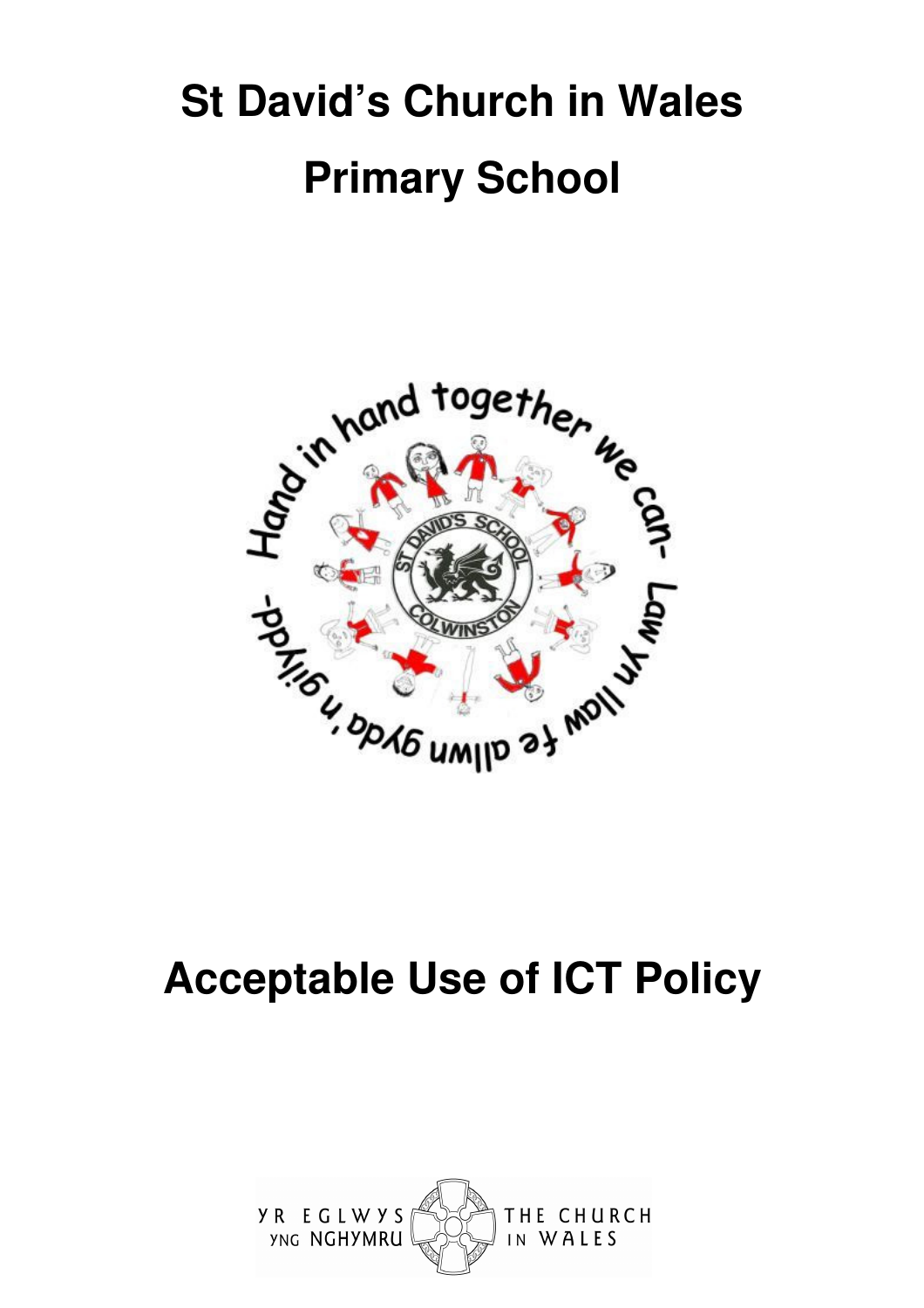## **ST DAVIDS CIW SCHOOL ACCEPTABLE USE OF ICT POLICY STATEMENT**

To protect the integrity of the School's computer and network services, all staff must adhere to the Code of Practice laid out in this document. Unauthorised or improper use of the computer services, including failure to comply with these guidelines may result in disciplinary action.

Staff should be aware that the Council reserves the right to monitor and check the content and use of its computer services. Audit trails and management reports are kept for most of the Council's computer services, including e-mail, Internet access and security violations.

Also occasional checks are carried out on desktop PC's to audit their content and staff will be expected to cooperate when these checks take place. Any misuse of computer services or unlicensed software must to be reported to the Operational Manager I.C.T. Services or the Operational Manager Audit, who will take any appropriate action necessary.

#### **LEGAL ISSUES ON THE USE OF COMPUTER SERVICES**

Staff must comply with all statutory provisions and regulations relating to computer technology. The main ones are:

#### THE COMPUTER MISUSE ACT, 1990

In essence this Act makes it an offence to access, or try to access, any computer system for which access authorisation has not been given. Thus any attempt to interfere with, or try to bypass, the security controls on a computing system is an offence. Similarly, trying to obtain information, such as other users' passwords, or accessing or modifying files belonging to other people without access authorisation is also an offence. It is also an offence to facilitate unauthorised access by, for example, disclosing an authorised login name/password combination to an unauthorised individual. Such actions could lead to a criminal prosecution.

#### THE COPYRIGHT, DESIGN AND PATENTS ACT,1988

This Act makes it an offence to copy documentation or software without the permission of the owner of the copyright. It applies to all software in use in the Council. Breaches of this Act can also lead to legal action.

#### THE DATA PROTECTION ACT, 1998 (see also updated Data Protection Policy)

In general this Act requires that all personal data relating to other living persons with the exception of personal data held by an individual for domestic and recreational purposes should not be stored by any person on a computer system unless the data is suitably registered. The Council's Data Protection Officer should be consulted if the need to store such data arises. The school publishes a 'Fair Processing Notice' that outlines information that is stored and outlines the type of information who it is shared with.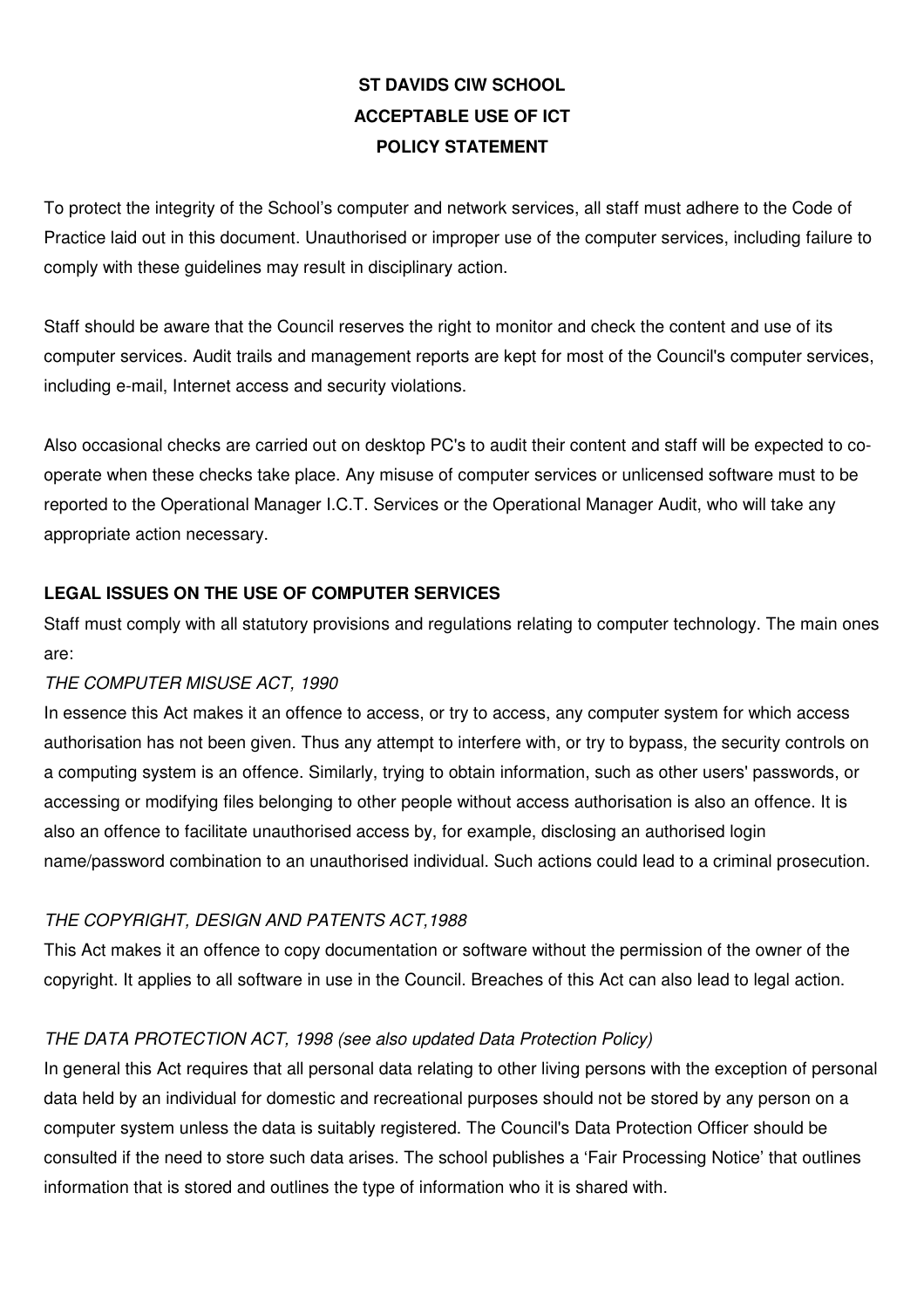### OBSCENE PUBLICATIONS ACT, 1959

Placing material on the Council's computing facilities in such a way that it can be accessed by several people constitutes its publication. Under the Obscene Publications Act and the Criminal Justice Act, it is an offence to publish material that is obscene.

## LAWFUL BUSINESS PRACTICE REGULATION WITHIN REGULATION OF INVESTIGATORY POWERS [RIP] ACT 2000

The Act establishes a new legal framework to govern the interception of communication in the course of their transmission on public or private telecoms systems. The Regulations allow business and public authorities to record or monitor communications in the course of their transmission on public or private telecoms systems. The regulations allow business and public authorities to record or monitor communications without the caller's consent in such cases as:

- Ensuring compliance with regulatory or self regulatory rules or guidance
- Gaining routine access to business communications
- Maintaining the effective operation of systems Monitoring standards of service and training
- Detecting the unauthorised use of systems including protecting the network against viruses or hackers
- Combating or investigating fraud or corruption
- Combating crime and the unauthorised use of the systems

#### THE HUMAN RIGHTS ACT 1998

This Code of Practice has been reviewed to comply with the Human Rights Act 1998. (Many of the points that follow emphasise constraints already covered by the above legislation.)

#### FREEDOM OF INFORMATION ACT 2000

This provides the public with the right to gain access to 'recorded' information held by public bodies. The school produces a 'Publication Scheme' that outlines what information is publicly available.

#### **GENERAL ISSUES FOR STAFF**

Staff are individually and personally responsible for following published procedures when accessing computer services.

Computer services must not be used for personal use or any activity not authorised as part of your duties. Do not waste computer services - processing time, network capacity, e-mail, printing capacity, etc - with unnecessary activity. For the purposes of this policy, official business includes the use of the equipment for official Trade Union business.

The school liaises with the ICT Technicians to ensure that all curriculum computers, staff laptops and the Admin PC are protected by up-to-date anti-virus software. The software is automatically configured to check CD's, removable drives and e-mail attachments upon 'start up' and these settings must not be changed. Even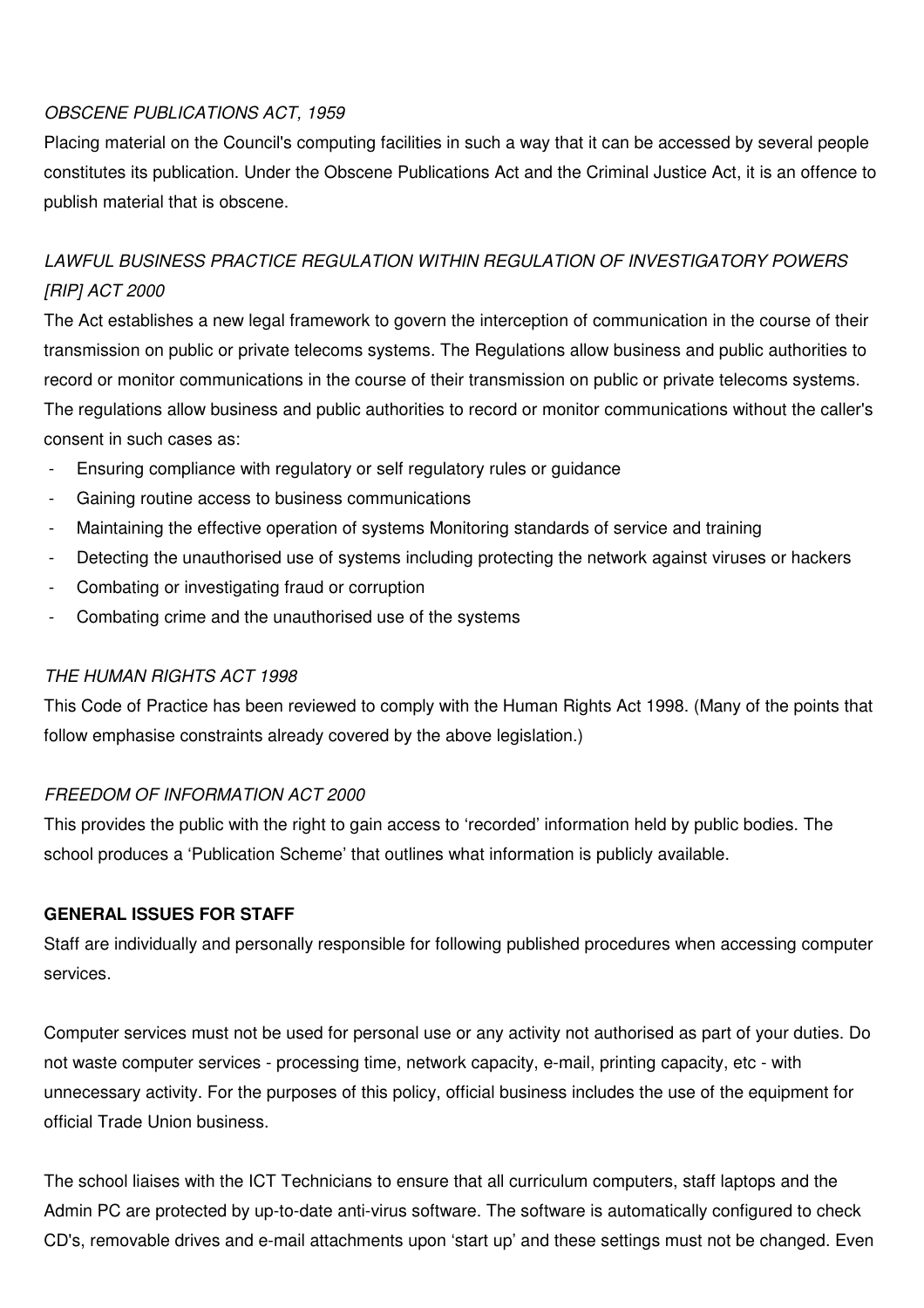with this software active, unauthorised disks, removable drives and CD's must not be loaded onto PC's without a virus scan being carried out first. Any viruses detected with this software should still be reported to the I.T. Service Desk. NOTE: No anti-virus software will guarantee full protection, and staff must also follow good working practices. The briefing paper 'Anti-Virus Guidelines' gives more information on virus avoidance.

The Council views any wilful interference or damage to its installed services and desktop PC's as a serious infringement. Staff are asked to take particular note of the following constraints when using IT services:

• Do not load unauthorised software or data files onto Council computers.

This includes games, screen savers, programs, magazine CD's, obscene, pornographic material or any material which may contain improper language or any distasteful content and images from the Internet or illegal copies of software.

• Do not load programmes or view files [generally on CD Rom] that have been received from external companies before checking with the IT Section.

• Licensed software will be installed by the IT Section, or by authorised personnel, or under contract with 3rd party companies. Unauthorised staff should not attempt to install or re-install licensed software.

• Do not alter the hardware or system configuration of any Council computer or service or connect/disconnect equipment from the Council's network unless authorised to do so by the IT Section.

Software licence disks are usually held with the software cases, however some are held centrally by the IT Section. The ICT Coordinator is responsible for the secure storage of the software.

Staff should not use any computer service, application software or computer hardware unless you have received proper instructions or training.

No computer services, software or computer equipment are to be purchased unless approved by proper procedures and acquired in accordance with financial standing orders. The IT Section maintains a list of all approved equipment and approved EEC compliant suppliers, and these are referred to initially when acquiring computer equipment. All orders comply with Audit Guidelines.

Any requirement for the school to change its computer services or computer equipment that is connected to the Council network(Admin PC) must be coordinated and approved with the IT Section.

#### **SECURITY**

All Data Protection guidelines must be adhered to.

Information about Staff, Pupils and Finance is stored for a maximum of 6 years and it must then be deleted from the system by an ICT technician. SIMS access is password protected and only accessible by the Headteacher and Admin Officer.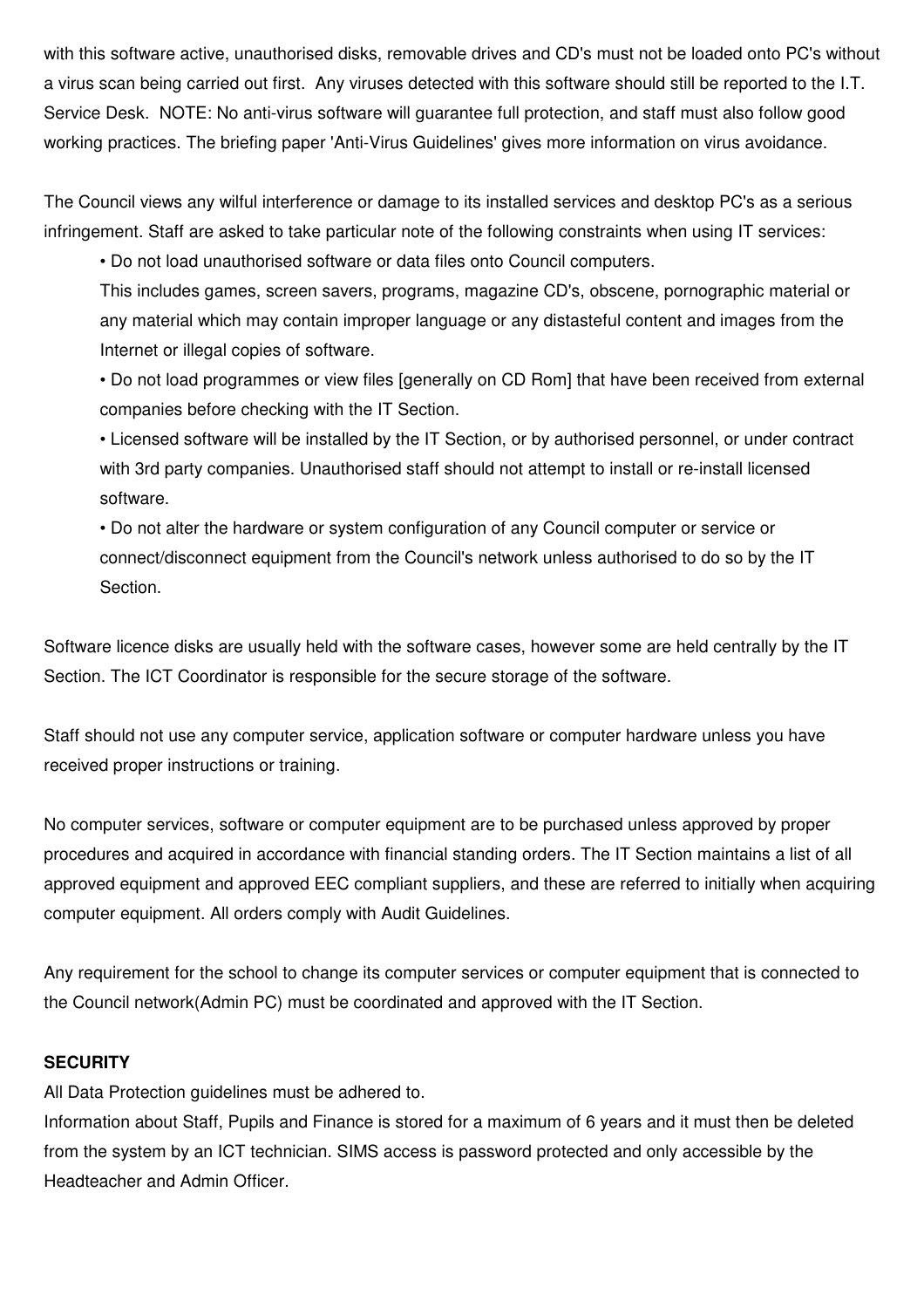All images of staff or pupils should also be removed from the systems in this way, unless parent consent for use on the school website, in prospectus or other school documentation has been given.

If parental consent is given, images of pupils accompanied by their first name only can be used on the school website. Any images of staff and pupils will have protection in place to dissuade downloading or copying.

When using the Internet with 'wireless' technology, staff should use a simple encryption system to prevent the copying of data during transmission.

Staff must take all reasonable precautions to maintain the security and integrity of the School's computer services and information files by:

- Outside normal hours, locking away discs containing sensitive information
- Not divulging passwords and account details.
- Not creating any file shares from a PC unless you have authorisation from the Headteacher/ IT Department.
- Only using services you have been given authority to use, and do not use accounts and passwords of other staff.
- Not opening or viewing files that don't belong to them or for which they do not have authorisation to access.
- Not leaving a computer screen unattended with sensitive information on display.
- Not taking equipment for all staff use off-site without documented management authorisation.
- Not removing copies of the School's software and data files from the premises unless specific authorisation has been given.
- Not passing on data storage devices to another organisation, without fully formatting them first or using new devices. (Special programs are available that can access data from erased files. If you don't follow this guidance, then it is possible sensitive data may be inadvertently passed to unauthorised persons.)
- Not using local passwords, for example Microsoft Word file passwords, unless you have authorisation from the I.T. Department.

#### **HEALTH AND SAFETY**

Equipment that is found to be faulty must not be used. All portable equipment is tested annually and certified. Electrical systems are checked every 5 years. Defective or suspect equipment must be reported to the Headteacher. Proactive safety checks, such as cleaning the filter on the Data Projector should be carried out according to prompts.

Staff must conform to the Health and Safety at Work Act. (Details can be obtained from Human Resources and Equalities.) A summary can be found in the yellow Health & Safety File in the office.

ICT equipment should be located in well-ventilated areas, avoiding siting where glare from windows or lights could cause eye-strain, avoiding any need for trailing wires or extension leads and near to a carbon dioxide fire extinguisher.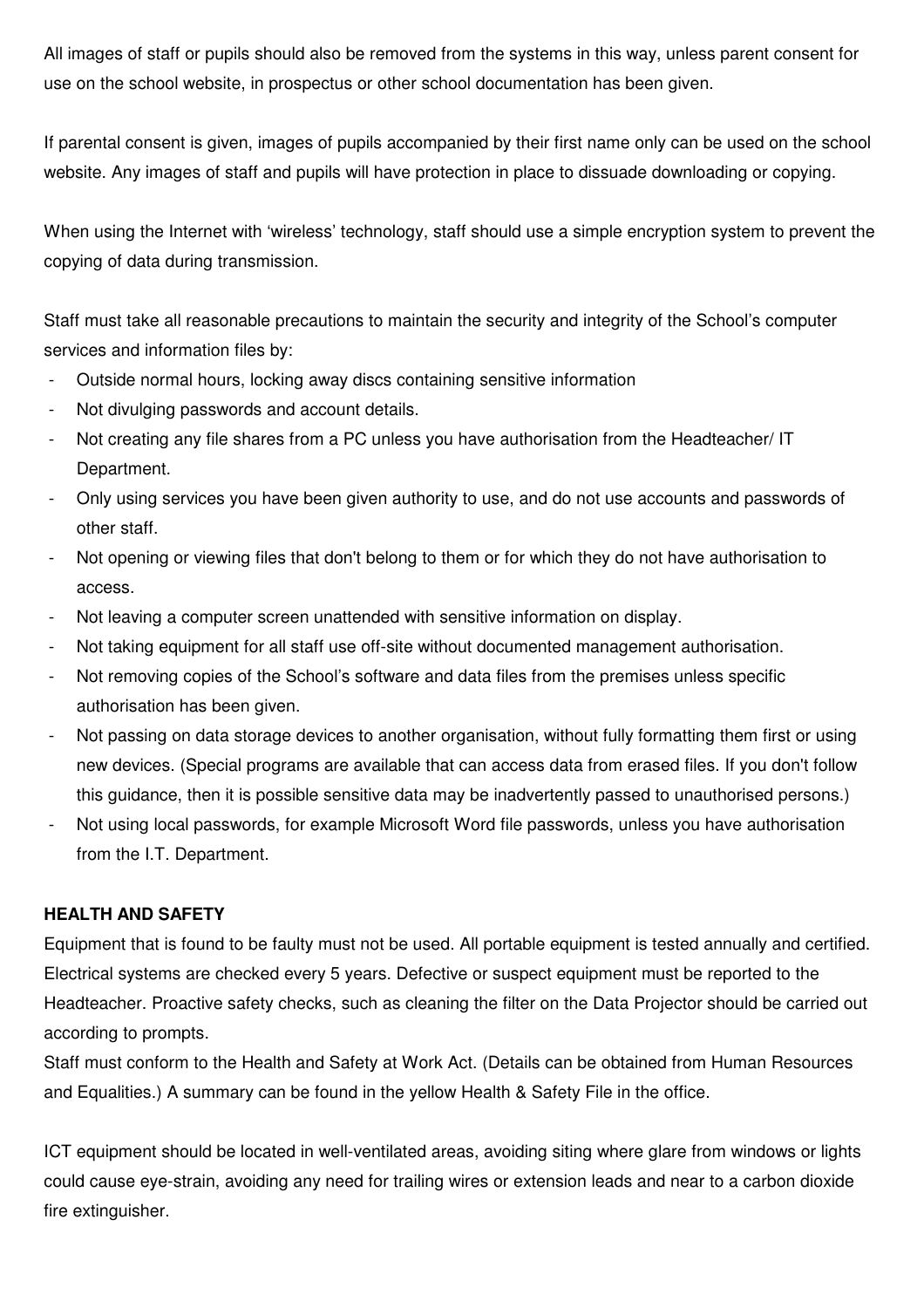When using laptops or other ICT equipment at home as part of PPA time, staff must adhere to guidelines outlined in the Risk Assessments ie:

- Working at a desk, in suitable light with a suitable chair, with no trailing wires
- Working in a room, free from interruptions from other users of the home
- Not leaving the laptop unattended, in the car or at home where it could be stolen
- Not leaving applications with sensitive information on view or password protected software open whilst unattended

#### **E-MAIL**

Use of emails by staff are monitored by both the Headteacher and the Vale of Glamorgan Council. All emails are kept on record at the Council Server.

Many organisations now regard e-mail communications as binding. Make sure you have gone through proper channels before making any commitments for the School.

E-mail must not contain obscene or pornographic material of any description, improper language or any distasteful content, whether the message is internal or external. If you receive any of the aforementioned please contact the Headteacher and the Operational Manager, I.C.T. immediately. Using the E-mail for receiving and subsequent retention, or sending unauthorised, illegal, obscene or pornographic material of any description, improper language or any distasteful content, whether the message is internal or external may result in disciplinary action for Gross Misconduct. Even though you might not find the aforementioned distasteful, many employees would and the Council will not tolerate its existence.

Staff should not open any unsolicited electronic mail and should take precautions to ensure that files are free of viruses etc.

E-mail - both internal and external - can be used as evidence in a court of law. Do not make comments that could misrepresent Council, or make personal comments that could be interpreted as libellous.

It is also possible to forge an e-mail. Seek authentication for any unusual email that put demands upon School resources, or impacts upon School policy.

No unsolicited commercial or advertising material is to be transmitted and global mail messaging (termed 'spamming') is strongly discouraged unless there is sound business justification.

Sending global e-mail messages can disrupt other services, there are more efficient ways of displaying public messages - such as the Intranet and public bulletin boards. Contact the IT Section if you are unsure of this. Internet e-mail is not secure. There is greater chance of FAX and normal mail being intercepted than e-mail, but the risk is there. Be careful about using external e-mail for sending sensitive information, or data that has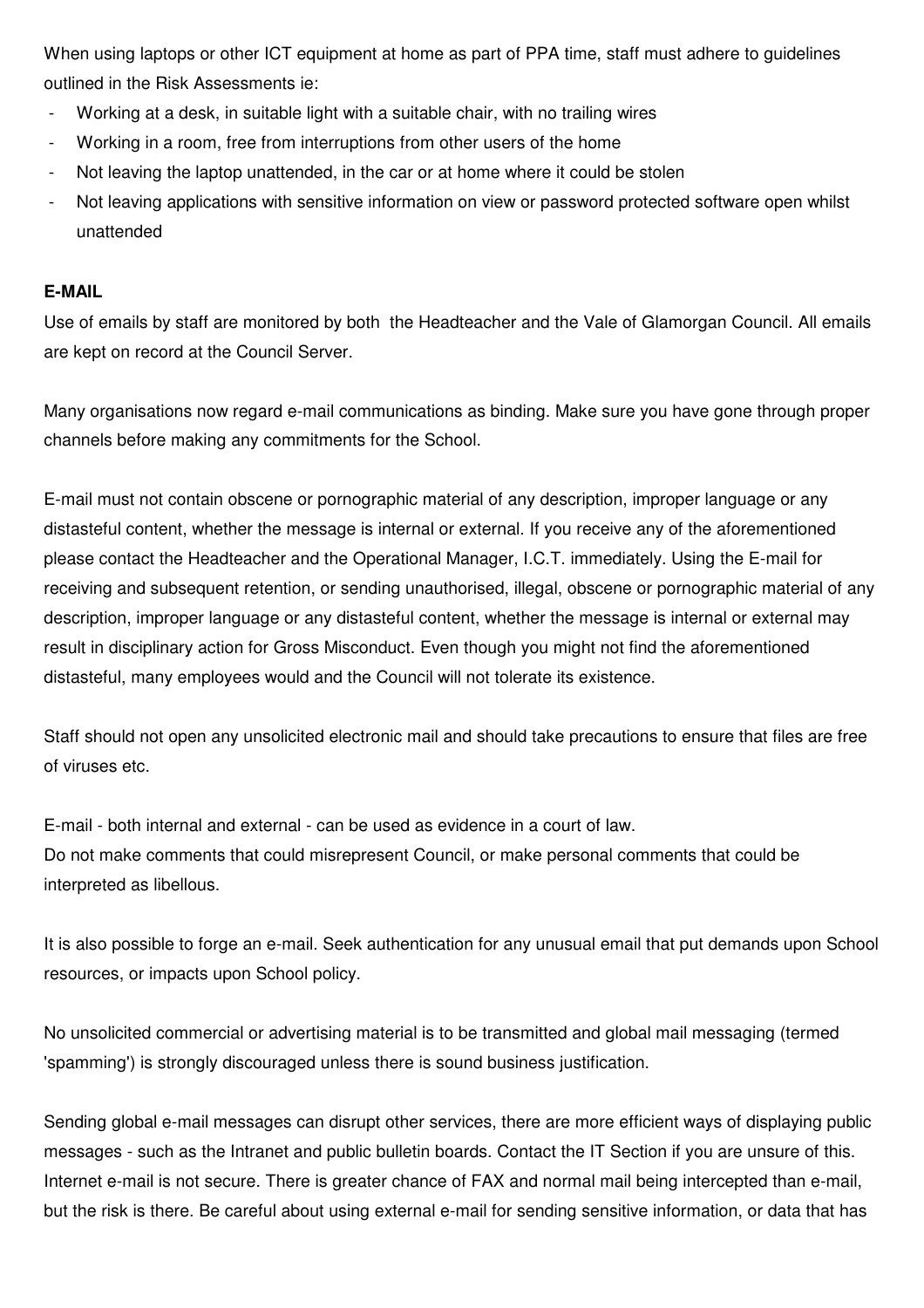to be protected under the Data Protection Act. If you need to do this regularly, contact the IT section for advice on encryption and other security options.

Mail attachments - e-mail is a convenient facility for moving spreadsheets and electronic documents around the Council's distributed offices. However, large attachments slow down the responses of our on-line services that share the network capacity with e-mail. E-mail attachments will be limited to 10MB, and the IT Section should be contacted if there is a need to exceed this.

E-Mail is only to be used for official purposes [including college work which is supported by the Council as part of the corporate training strategy]. In emergency situations personal e-mail may be permitted after permission has been received from authorised supervisory staff [Headteacher and above]. E-Mail must not be used for private use, eg E-Mailing friends when not official purposes, as this results in time-wasting.

#### **INTERNET**

Using the Internet for unauthorised, illegal or obscene or pornographic material of any description, improper language or any distasteful content may result in disciplinary action. Illegal or obscene use could also lead to prosecution. Even though you might not find the aforementioned distasteful, many employees would. Downloading and storage of images/text of this nature will not be tolerated by the School.

The Admin computer uses the proxy server SWALLOW is a filter that blocks access to inappropriate sites and stops viruses or other malicious programmes being downloaded. Any sites containing items that are illegal, defamatory, inaccurate, potentially offensive, pornographic, racist or fascist should be reported to the coordinator so that all staff can avoid them.

The Internet must not be used for private use, as this results in time-wasting and may result in disciplinary action. All staff will have access to the Internet, but use will be restricted to research for professional development or exploring and evaluating resources to support teaching and learning. The school Internet is not intended for personal use.

Check copyright before using any material from the Internet. Information from the Web is, in most cases, the intellectual property of whoever originally created it, and is therefore subject to copyright law in the same way as any other publication. Plagiarism is also a misuse of these resources.

#### **GENERAL ISSUES FOR THE WIDER COMMUNITY**

Governors, parents, Health Visitors and other Council departments regularly communicate using email or provide information in e-formats to the school. The school will not tolerate abuses in the form of illegal or obscene or pornographic material of any description, improper language, any distasteful content, breaches of copyright or the sharing of sensitive or confidential material.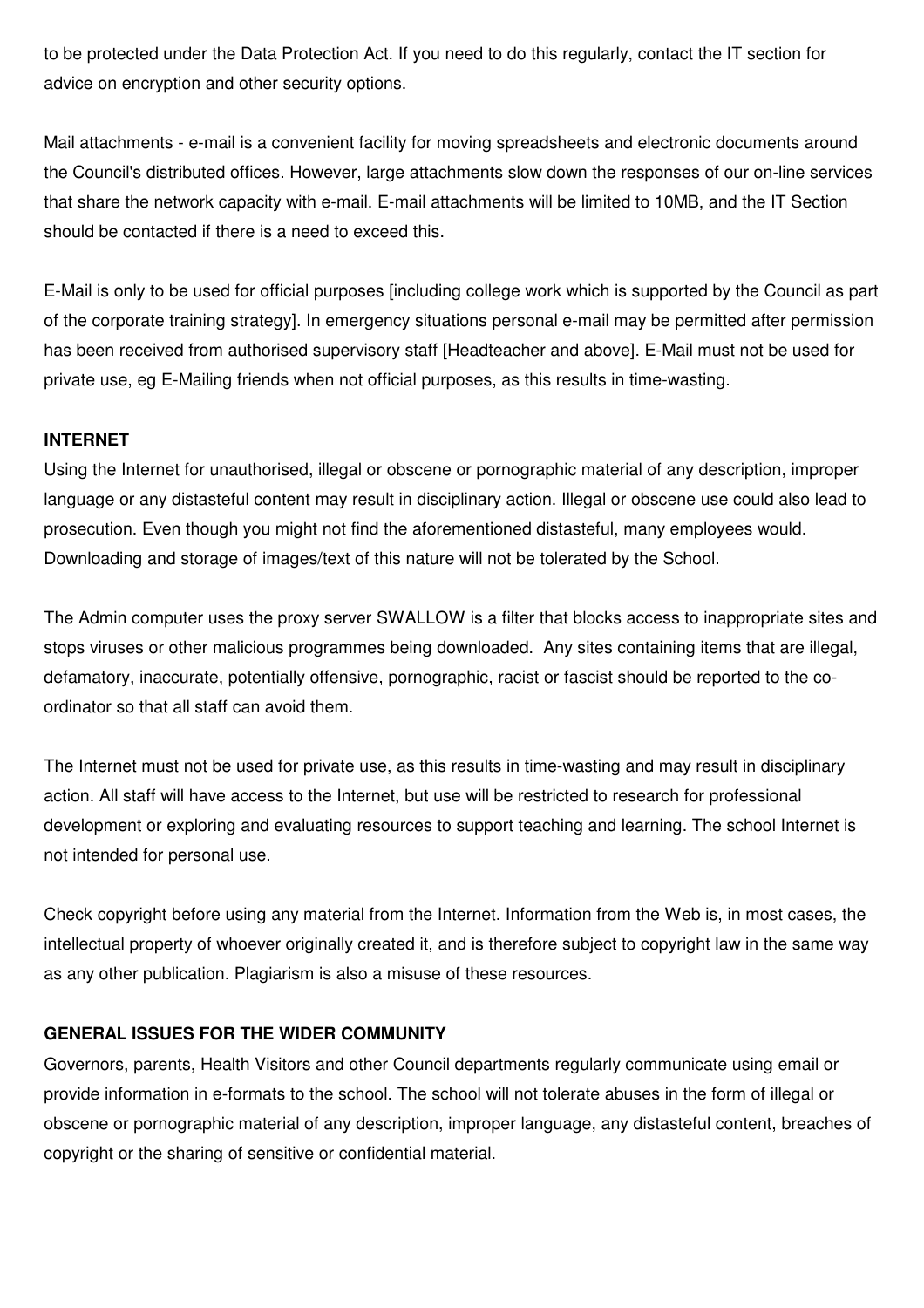#### **PUPIL USE**

#### **Internet**

The school encourages children's **supported** use of the rich information resources available on the Internet, together with the appropriate guidance and instruction in the appropriate use of such resources. On-line services significantly alter the information landscape for schools by opening classrooms to a broader array of resources.

Children complete the Agreement form which outlines the rules for acceptable use and E Safety. This is monitored by the class teacher.

Any child who uses ICT to disclose information of a Child Protection nature should be treated in the same way as any other disclosure and the headteacher should be informed. (see All Wales Child Protection Procedures)

Pupil use will only be permitted upon submission of permission and agreement forms by parents. The school believes that the benefits to pupils from access to information resources and increased opportunities for collaboration exceed the disadvantages. But ultimately, parents and guardians of minors are responsible for setting and conveying the standards that their children should follow when using media and information sources. To that end, the school supports and respects each family's right to decide whether or not to apply for access. If access is denied, first parents will be given the opportunity to view these activities in action and explain how the Internet plays an integral part of the curriculum and how the lack of access would disadvantage their child. If consent is still withheld then the child would have to be removed from classrooms when these activities were taking place.

As much as possible, the school's chosen information provider has organised information resources in ways that point pupils to those that have been reviewed and evaluated prior to use. The current ''homepage'' is' Eduweb' an educational website aimed at primary school children's levels of attainment and understanding. While pupils may be able to move beyond those resources to others, they shall be supervised at all times and guided to resources particularly suited to the learning objectives.

However, Internet access, because it may lead to any publicly available site in the world, will open classrooms to electronic information resources that are inappropriate for use by children. The Vale Web Filter for Curriculum PC's– "Websense" also blocks access to inappropriate sites and stops viruses or other malicious programmes being downloaded.

 It is the responsibility of the supervising teacher to ensure children do not view material containing items that are illegal, defamatory, inaccurate, potentially offensive, pornographic, racist or fascist. Staff must report any accidental access to the ICT Coordinator, who will email the ICT section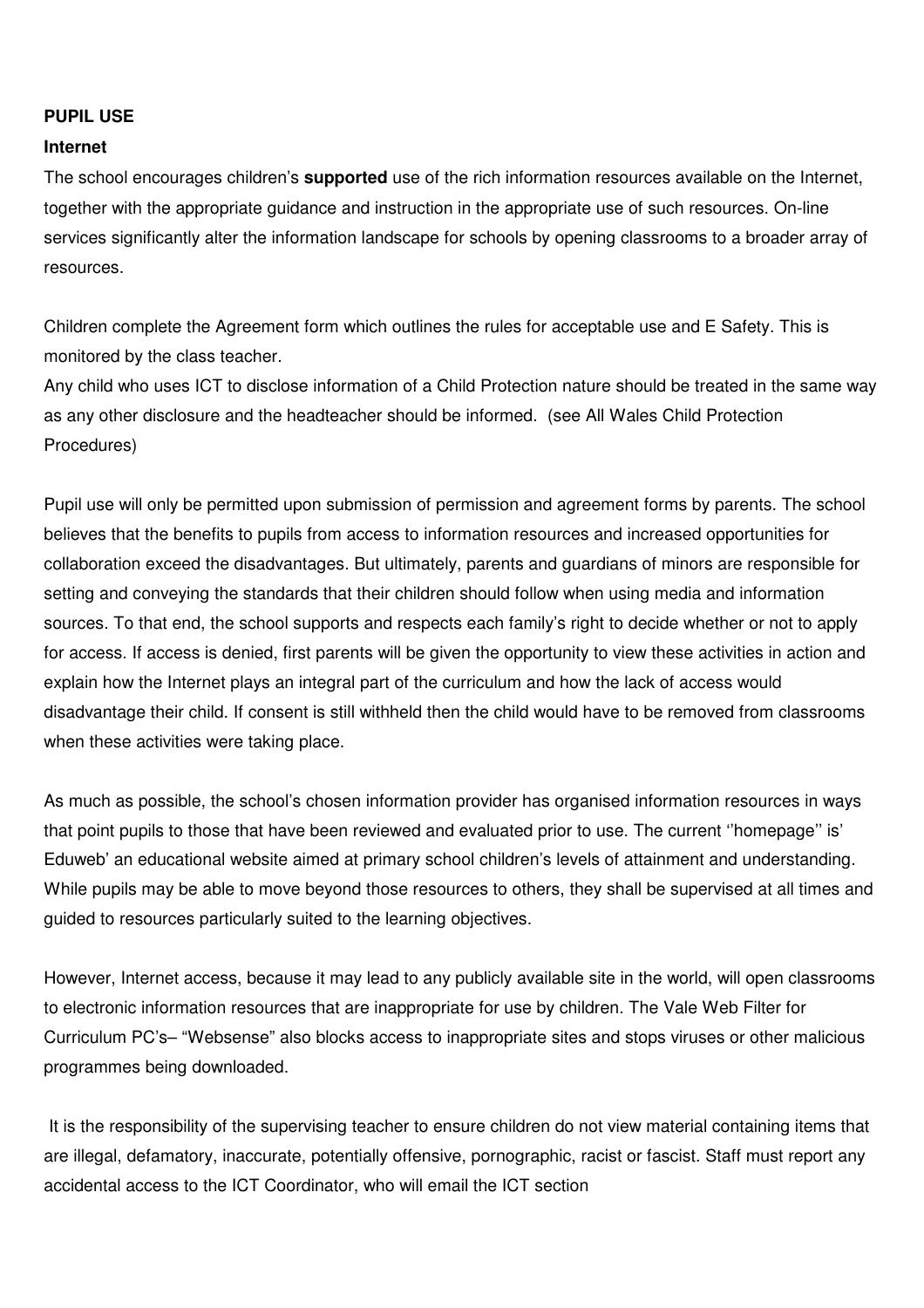#### **ICT equipment**

Children are taught the basic safety rules before being allowed independent access to PC's or whiteboard:

Obsessive use of ICT or the Internet is discouraged and all children are motivated to use a broad range of activities.

The IT co-ordinator will ensure that all staff are trained and provide advice on content and appropriate teaching levels consistent with the school's IT programme of study.

#### **MONITORING THE POLICY**

The Headteacher is responsible for monitoring all aspects of the policy and refining and regularly up-dating it in regard to new technologies and practice. The Headteacher reports to the Governor with responsibility for ICT on all matters.

Any staff misuse or abuse will be referred to the Disciplinary Committee of the Governing Body and gross misconduct could result in dismissal procedures.